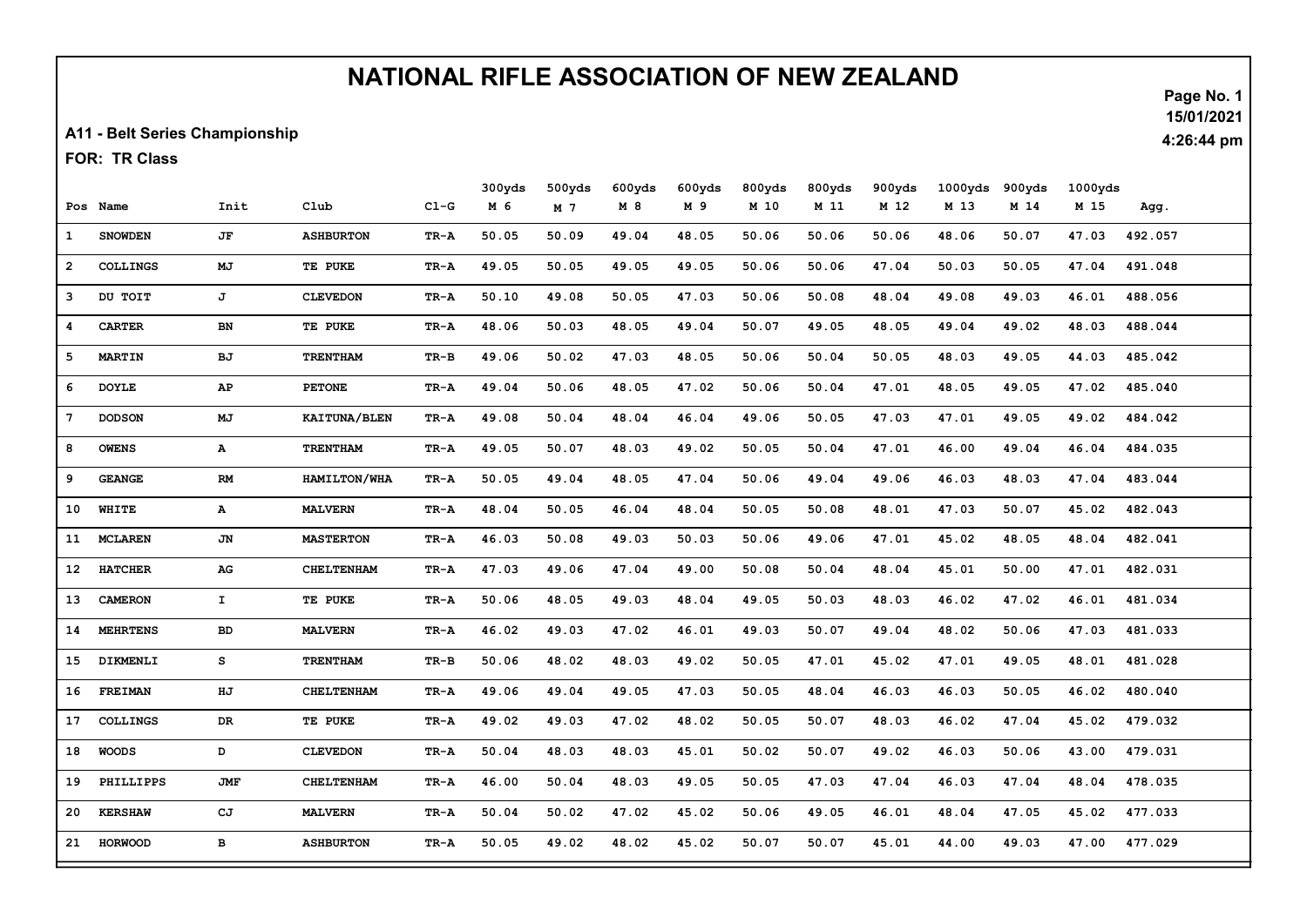## NATIONAL RIFLE ASSOCIATION OF NEW ZEALAND

A11 - Belt Series Championship

FOR: TR Class

|    |                  |              |                   |        | 300yds | 500yds | 600yds | 600yds | 800yds | 800yds | 900yds | 1000yds | 900yds | 1000yds |         |
|----|------------------|--------------|-------------------|--------|--------|--------|--------|--------|--------|--------|--------|---------|--------|---------|---------|
|    | Pos Name         | Init         | Club              | $C1-G$ | M 6    | M 7    | M 8    | M 9    | M 10   | M 11   | M 12   | M 13    | M 14   | M 15    | Agg.    |
| 22 | <b>ALEXANDER</b> | D            | <b>MALVERN</b>    | TR-A   | 50.03  | 49.06  | 49.04  | 49.04  | 49.04  | 49.05  | 40.03  | 45.02   | 47.04  | 49.07   | 476.042 |
| 23 | <b>CHEESEMAN</b> | J            | <b>CLEVEDON</b>   | TR-B   | 48.03  | 50.08  | 45.03  | 48.03  | 50.04  | 49.04  | 49.06  | 44.01   | 48.04  | 45.03   | 476.039 |
| 24 | <b>MCMURDO</b>   | v            | <b>MASTERTON</b>  | TR-A   | 50.06  | 50.06  | 46.04  | 45.02  | 50.08  | 49.04  | 47.02  | 46.01   | 48.04  | 45.02   | 476.039 |
| 25 | WHITEMAN         | JR           | <b>TRENTHAM</b>   | TR-A   | 50.03  | 50.05  | 50.02  | 46.03  | 50.07  | 48.04  | 49.04  | 45.02   | 42.03  | 46.00   | 476.033 |
|    | 26 MILLARD       | ВE           | <b>CLEVEDON</b>   | TR-A   | 50.05  | 49.04  | 47.04  | 46.02  | 49.03  | 48.04  | 48.05  | 45.00   | 48.02  | 46.03   | 476.032 |
| 27 | <b>WHYTE</b>     | $\mathbf{C}$ | KAITUNA/BLEN      | TR-B   | 46.01  | 48.06  | 45.00  | 47.04  | 50.04  | 50.05  | 48.03  | 47.04   | 49.04  | 46.01   | 476.032 |
| 28 | <b>ARTHUR</b>    | LJ           | <b>TRENTHAM</b>   | TR-A   | 49.04  | 50.07  | 46.02  | 48.03  | 50.03  | 50.05  | 47.01  | 44.01   | 48.03  | 44.02   | 476.031 |
| 29 | <b>FLANAGAN</b>  | $\mathbf{C}$ | <b>MALVERN</b>    | TR-A   | 49.06  | 48.00  | 49.04  | 48.04  | 50.04  | 50.03  | 47.01  | 45.03   | 46.02  | 44.03   | 476.030 |
| 30 | <b>MCMURDO</b>   | J            | <b>MASTERTON</b>  | TR-A   | 47.02  | 49.05  | 49.04  | 45.02  | 50.06  | 49.02  | 49.01  | 47.01   | 48.04  | 42.01   | 475.028 |
| 31 | <b>ROWLANDS</b>  | ${\bf RW}$   | <b>MALVERN</b>    | TR-A   | 47.02  | 49.03  | 47.02  | 49.04  | 50.05  | 50.07  | 47.03  | 44.02   | 47.03  | 44.00   | 474.031 |
| 32 | <b>JOHANSEN</b>  | RM           | <b>GISBORNE</b>   | TR-A   | 50.05  | 50.06  | 46.01  | 47.04  | 50.06  | 49.07  | 45.00  | 45.03   | 45.04  | 46.03   | 473.039 |
|    | 33 FINCHAM       | D            | <b>HAWKES BAY</b> | TR-B   | 48.02  | 48.01  | 48.03  | 47.01  | 50.07  | 47.06  | 48.03  | 44.05   | 48.02  | 45.02   | 473.032 |
| 34 | <b>LANE</b>      | М            | <b>OTOROHANGA</b> | TR-B   | 46.02  | 50.05  | 50.05  | 48.02  | 49.04  | 48.04  | 47.01  | 45.02   | 47.04  | 43.03   | 473.032 |
| 35 | WHITEMAN         | OВ           | <b>MASTERTON</b>  | TR-A   | 47.02  | 50.06  | 47.00  | 47.05  | 47.03  | 47.02  | 48.03  | 42.02   | 50.05  | 47.03   | 472.031 |
| 36 | <b>MASON</b>     | $\mathbf R$  | <b>TRENTHAM</b>   | TR-A   | 47.05  | 49.04  | 47.02  | 45.01  | 50.04  | 50.02  | 46.01  | 43.01   | 48.04  | 47.02   | 472.026 |
| 37 | <b>RUITERMAN</b> | AH           | TE PUKE           | TR-A   | 48.01  | 46.03  | 47.01  | 47.03  | 50.06  | 48.07  | 45.01  | 46.04   | 48.04  | 46.03   | 471.033 |
| 38 | WIN              | KD           | <b>TRENTHAM</b>   | TR-A   | 48.02  | 47.06  | 48.02  | 49.04  | 48.05  | 48.02  | 49.03  | 41.03   | 49.02  | 44.02   | 471.031 |
| 39 | RIDDLE           | s            | <b>CLEVEDON</b>   | TR-B   | 48.04  | 50.07  | 42.00  | 48.03  | 50.04  | 45.03  | 48.02  | 44.01   | 48.06  | 47.05   | 470.035 |
| 40 | <b>SNOWDEN</b>   | М            | <b>ASHBURTON</b>  | TR-B   | 49.04  | 49.07  | 45.02  | 46.02  | 49.03  | 48.01  | 48.01  | 41.03   | 48.00  | 47.03   | 470.026 |
| 41 | TIDSWELL         | PA           | <b>CHELTENHAM</b> | TR-B   | 48.03  | 49.06  | 45.00  | 48.04  | 49.03  | 46.03  | 47.03  | 43.00   | 49.04  | 45.01   | 469.027 |
| 42 | <b>HOUGHTON</b>  | LS           | <b>CLEVEDON</b>   | TR-B   | 45.03  | 46.04  | 47.05  | 48.04  | 48.04  | 49.04  | 43.02  | 45.01   | 48.03  | 49.01   | 468.031 |

Page No. 2 15/01/2021

4:26:44 pm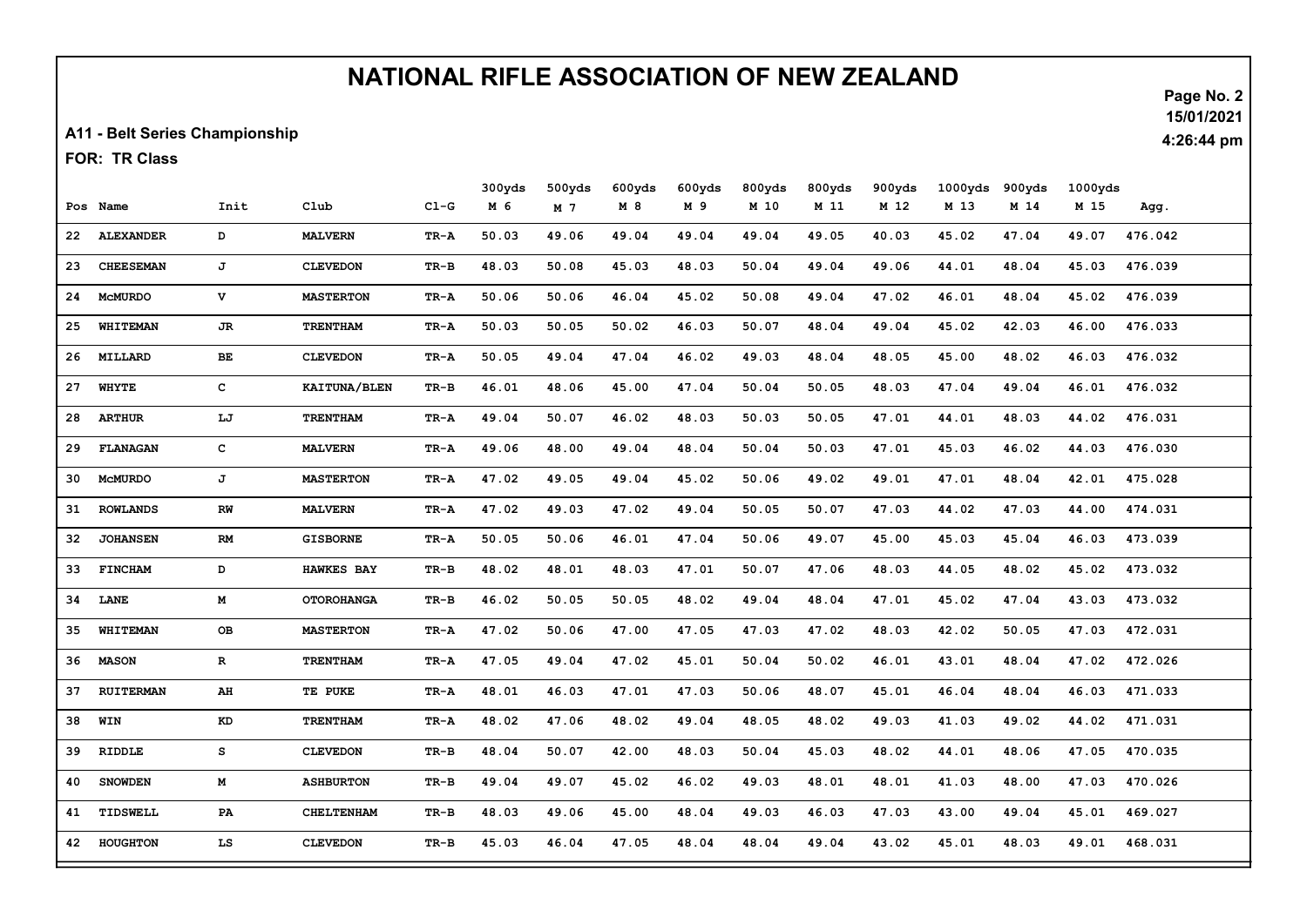## NATIONAL RIFLE ASSOCIATION OF NEW ZEALAND

A11 - Belt Series Championship

FOR: TR Class

|    |                  |              |                   |        | 300yds | 500yds | 600yds | 600yds | 800yds | 800yds | 900yds | 1000yds | 900yds | 1000yds |         |
|----|------------------|--------------|-------------------|--------|--------|--------|--------|--------|--------|--------|--------|---------|--------|---------|---------|
|    | Pos Name         | Init         | C1ub              | $C1-G$ | M 6    | M 7    | M 8    | M 9    | M 10   | M 11   | M 12   | M 13    | M 14   | M 15    | Agg.    |
| 43 | <b>KERSHAW</b>   | SL           | <b>MALVERN</b>    | TR-C   | 46.05  | 47.05  | 46.04  | 46.02  | 47.03  | 49.03  | 45.03  | 44.00   | 49.03  | 44.01   | 463.029 |
| 44 | <b>CAMERON</b>   | s            | TE PUKE           | TR-C   | 50.08  | 46.03  | 44.00  | 44.01  | 48.04  | 49.02  | 48.01  | 43.01   | 43.02  | 48.05   | 463.027 |
| 45 | LEITE            | $\mathbf{R}$ | <b>CLEVEDON</b>   | TR-B   | 46.02  | 47.05  | 48.00  | 46.02  | 48.03  | 50.05  | 47.02  | 41.01   | 44.02  | 46.03   | 463.025 |
| 46 | <b>MARSHALL</b>  | LD           | <b>HAWKES BAY</b> | TR-B   | 47.02  | 47.04  | 47.02  | 42.02  | 47.04  | 50.07  | 44.03  | 45.05   | 48.01  | 42.02   | 459.032 |
| 47 | <b>GORDON</b>    | RM           | <b>HAWKES BAY</b> | TR-A   | 46.03  | 50.03  | 43.01  | 41.00  | 49.02  | 49.04  | 44.03  | 45.00   | 46.04  | 45.01   | 458.021 |
| 48 | <b>MCKEE</b>     | $\bf K$      | <b>KARORI</b>     | TR-B   | 49.05  | 47.02  | 45.02  | 47.02  | 44.01  | 49.03  | 41.00  | 44.02   | 45.02  | 46.03   | 457.022 |
| 49 | RIDDLE           | G            | <b>CLEVEDON</b>   | TR-B   | 49.05  | 50.06  | 40.01  | 41.02  | 50.05  | 44.01  | 44.02  | 44.00   | 48.02  | 45.03   | 455.027 |
| 50 | <b>SCOBIE</b>    | J            | <b>OTOROHANGA</b> | TR-C   | 45.02  | 47.03  | 46.02  | 45.02  | 49.03  | 49.06  | 43.01  | 43.01   | 45.02  | 42.02   | 454.024 |
| 51 | <b>DICK</b>      | DK           | KAITUNA/BLEN      | TR-B   | 48.06  | 50.03  | 42.02  | 36.01  | 48.05  | 49.04  | 46.02  | 44.00   | 43.01  | 47.02   | 453.026 |
| 52 | <b>DARRALL</b>   | F            | <b>TRENTHAM</b>   | TR-T   | 45.04  | 48.04  | 47.03  | 45.04  | 47.01  | 43.00  | 46.03  | 42.00   | 46.02  | 43.02   | 452.023 |
| 53 | <b>GORE</b>      | T            | <b>TRENTHAM</b>   | TR-C   | 49.02  | 46.03  | 40.01  | 43.03  | 48.02  | 47.02  | 48.04  | 43.01   | 46.00  | 42.02   | 452.020 |
| 54 | <b>BALL</b>      | JW           | TE PUKE           | TR-B   | 47.02  | 43.03  | 49.01  | 48.01  | 46.02  | 44.03  | 46.05  | 45.00   | 44.02  | 39.00   | 451.019 |
| 55 | <b>GILCHRIST</b> | $\mathbf R$  | <b>OAMARU</b>     | TR-B   | 45.02  | 47.02  | 43.00  | 44.02  | 46.04  | 47.01  | 45.01  | 43.01   | 44.01  | 46.01   | 450.015 |
| 56 | <b>DRAKE</b>     | AE           | TARANAKI          | TR-C   | 49.06  | 50.03  | 45.02  | 42.01  | 44.01  | 45.03  | 44.04  | 42.01   | 47.04  | 41.00   | 449.025 |
| 57 | WAKELING         | J            | <b>CLEVEDON</b>   | TR-C   | 46.02  | 47.02  | 40.00  | 44.00  | 47.01  | 49.02  | 43.03  | 45.02   | 40.01  | 46.02   | 447.015 |
| 58 | <b>BROWN</b>     | SW           | <b>PETONE</b>     | TR-C   | 46.02  | 48.02  | 37.01  | 42.01  | 44.02  | 49.03  | 38.00  | 41.00   | 43.03  | 42.00   | 430.014 |
| 59 | <b>FLEMING</b>   | JA           | <b>ASHBURTON</b>  | TR-C   | 41.02  | 44.02  | 41.01  | 38.00  | 47.01  | 47.03  | 47.01  | 38.01   | 43.02  | 40.00   | 426.013 |
| 60 | <b>PETZEN</b>    | D            | <b>TRENTHAM</b>   | TR-C   | 39.00  | 50.05  | 43.02  | 40.01  | 43.01  | 42.02  | 45.01  | 41.01   | 45.02  | 36.01   | 424.016 |
| 61 | DENT             | AL.          | <b>PETONE</b>     | TR-B   | 46.04  | 48.02  | 45.04  | 47.03  | 44.02  | 37.00  | 40.00  | 22.00   | 44.02  | 43.03   | 416.020 |
| 62 | VAN RENSBURG     | $\mathbf L$  | <b>CLEVEDON</b>   | TR-T   | 41.01  | 44.04  | 41.01  | 35.00  | 40.01  | 44.01  | 40.01  | 38.00   | 41.01  | 41.03   | 405.013 |
| 63 | <b>BUCKLEY</b>   | MЕ.          | TE PUKE           | TR-B   | 26.01  | 43.00  | 38.00  | 39.00  |        |        |        |         |        |         | 146.001 |

Page No. 3 15/01/2021

4:26:44 pm